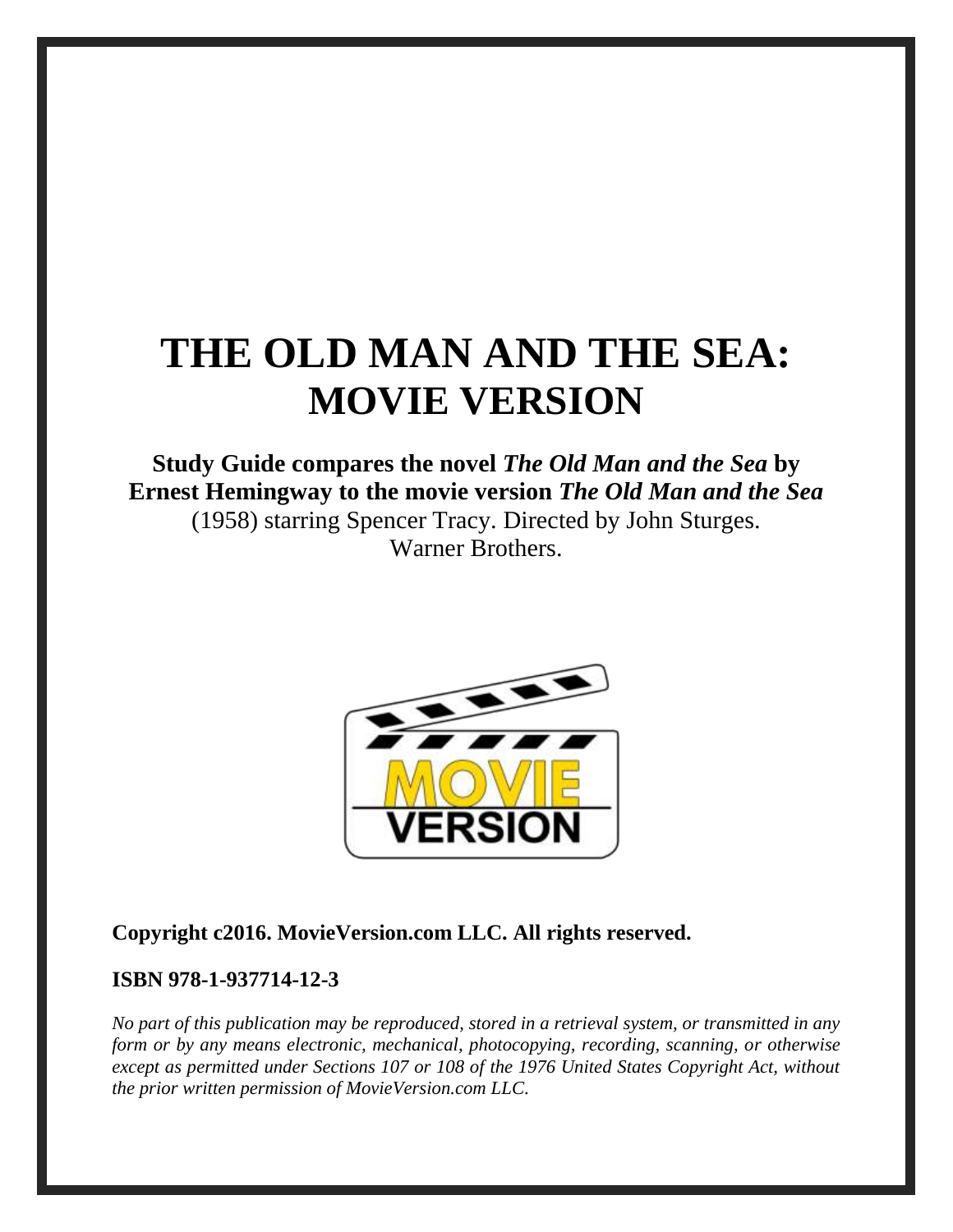#### **THE MOVIE VERSION OF THE OLD MAN AND THE SEA IS NOT LIKE THE BOOK by Ernest Hemingway**

**RECOMMENDED MOVIE:** *The Old Man and the Sea* (1958) starring Spencer Tracy. Directed by John Sturges. Warner Brothers. This movie version of *The Old Man and the Sea* matches the book almost perfectly. The differences are minor. The setting, characters, and themes of the book are accurate, and the screenplay is almost word-for-word from the book.

### **HOW ACCURATE IS THE MOVIE VERSION OF THE BOOK?**

Plot: ☆☆☆☆☆ Characters: ☆☆☆☆☆ Setting ☆☆☆☆☆☆

Structure: ☆☆☆☆☆ Symbols: ☆☆☆☆☆ Theme: ☆☆☆☆☆

#### **WHAT'S IN THE BOOK THAT'S NOT IN THE MOVIE?**

Baseball talk about New York Yankees managers Durocher and McGraw, turtle fishing, turtle eggs and shark liver oil, two flying fish in the dolphin's stomach, shovelhead sharks, the Miami-bound plane overhead, coast guard search, Santiago's gift of the marlin's head and spear, fishermen measuring the 18 foot marlin, Pedrico.

#### **WHAT'S IN THE MOVIE THAT'S NOT IN THE BOOK?**

Santiago's lantern and the fishermen's lanterns, boys playing baseball, Manolin's paying 60 cents for takeout food, the girl at the Terrace, the bird perching on Santiago's finger, rain at sea, the lottery vendor, musicians in the restaurant.

#### **WHAT'S THE SAME?**

The patched sail, Santiago's shack, Terrace restaurant, the dream of lions playing on the beach, the arm-wrestling contest, the warbler, 85 days without a catch, 3 days at sea, the marlin, the shark attacks, the skeleton of the marlin, Santiago's love of baseball and newspapers and his admiration of Joe DiMaggio, the cat, the woman tourist who thinks the marlin skeleton is a shark.